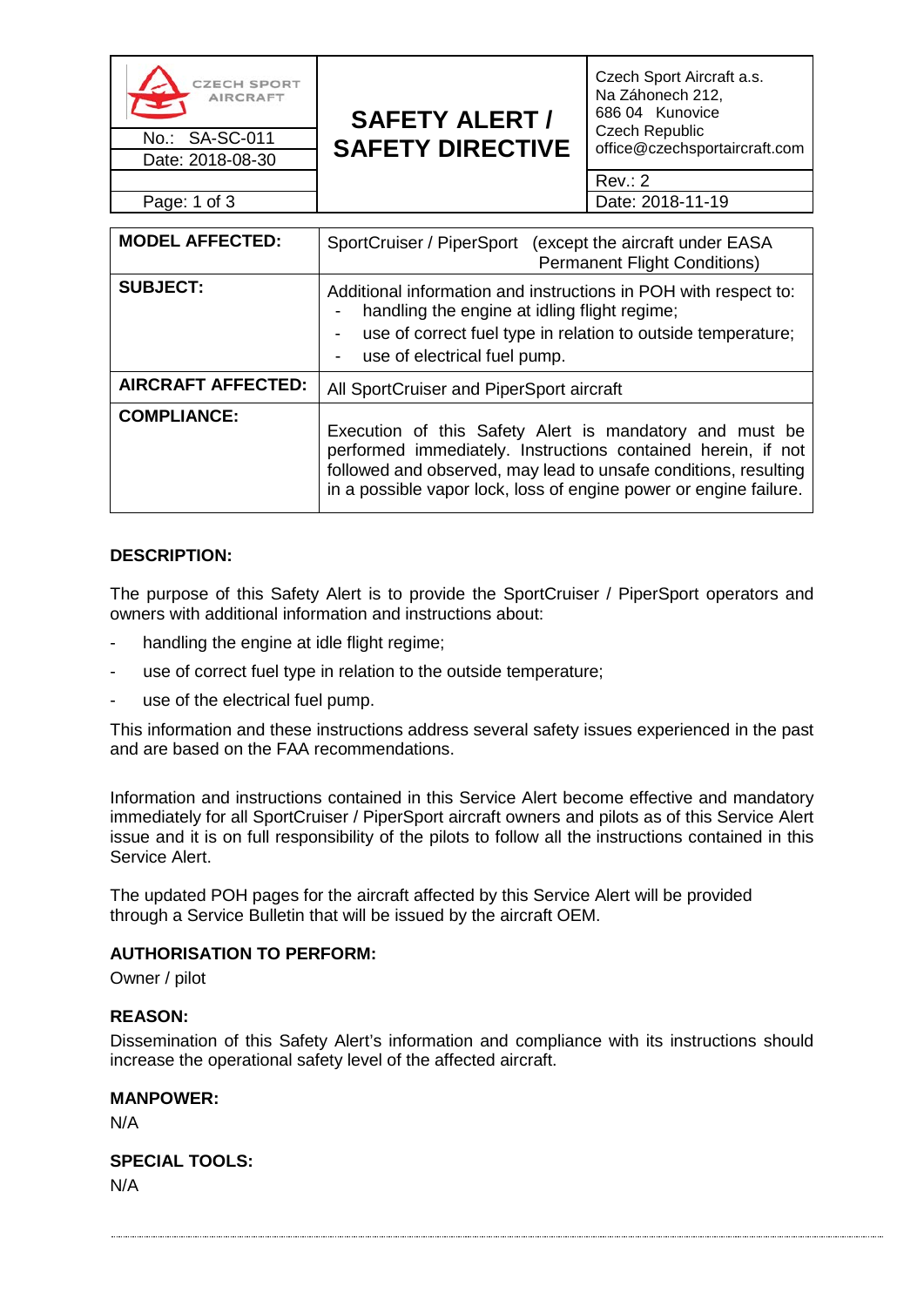

# **WEIGHT AND BALANCE:**

N/A

# **ELECTRICAL LOAD DATA:**

N/A

# **REFERENCES:**

ROTAX Installation Manual 912 Series, latest revision ROTAX Maintenance Manual, latest revision ROTAX Operators Manual 912 Series, latest revision ROTAX Service Instruction SI912 i 001R4, SI-912-016R9

# **PUBLICATIONS AFFECTED:**

SportCruiser / PiperSport Maintenance Manual, SC-AMM-1-0-00, Rev.13 SportCruiser / PiperSport Pilot's Operating Handbook.

# **MATERIAL:**

N/A

# **COSTS:**

N/A

# **ACCOMPLISHMENT INSTRUCTIONS:**

# **To accomplish this Safety Alert, read the following information and then follow these instructions carefully and during aircraft operation:**

1. Handling the engine at idle flight regime

In POH, Section NORMAL PROCEDURES, point Approach: the original text in the frame CAUTION is to be replaced by the following new wording:

*quote*

**"If, during descent, the engine cools to the minimal approved temperature, increase the power and reduce the descent rate to avoid overcooling the engine."**

*unquote.*